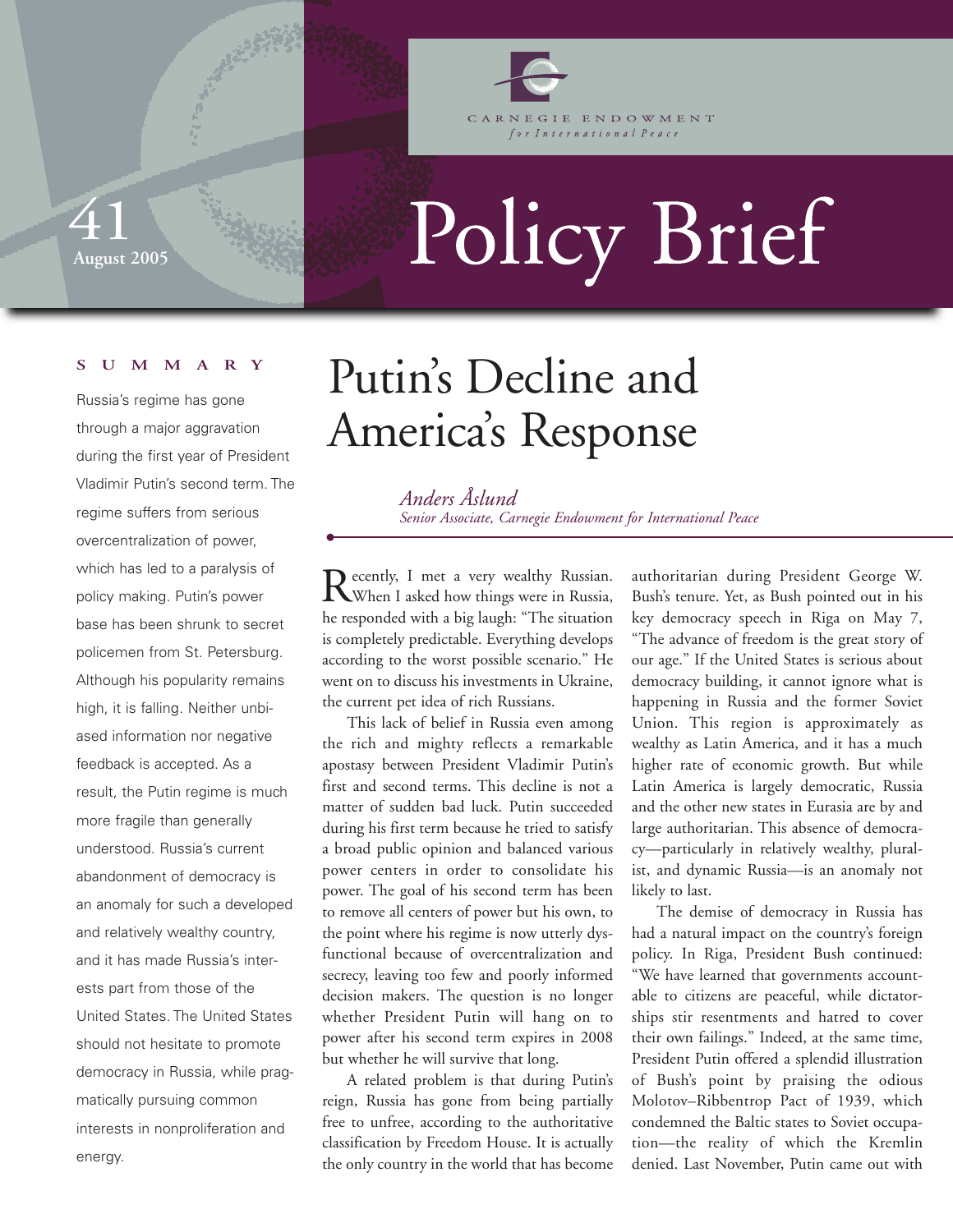

**Anders Åslund** is director of the Russian and Eurasian Program of the Carnegie Endowment for International Peace, in Washington, D.C., and an internationally recognized specialist on postcommunist economies, especially in Russia and Ukraine. He is also an adjunct professor at Georgetown University. Åslund has served as a senior economic advisor to the governments of Russia, Ukraine, and Kyrgyzstan. He has been a professor at the Stockholm School of Economics and a Swedish diplomat, serving in Kuwait, Geneva, and Moscow. He earned his doctorate from Oxford University.

Åslund has authored six books and edited ten. His books include Building Capitalism: The Transformation of the Former Soviet Bloc (Cambridge University Press, 2002), How Russia Became a Market Economy (Brookings, 1995), and Gorbachev's Struggle for Economic Reform (Cornell University Press, 1989). He has published widely, including in Foreign Affairs, the New York Times, the Washington Post, and Financial Times.

openly anti-American sentiments because of the democratization in Ukraine.

It is time to realize that the Russian regime has changed profoundly under President Putin. If the United States is serious about democratization, it should concentrate more energy and resources on nurturing the democratic potential of the states of the former Soviet Union, where peaceful revolutions in Georgia, Ukraine, and the Kyrgyz Republic have shown people's hunger for democracy. Because democracy matters, an authoritarian Russia cannot be as close to the United States as was a nearly democratic Russia. Yet Russia nevertheless remains an important country; so while pushing for a change of direction there, the United States must also do all it can to maintain cooperation with Russia in specific areas of vital shared interest.

#### **A Successful First Term**

Rising out of obscurity, President Putin was highly successful during his first term. Gradually, he consolidated power. Having set the goal of doubling Russia's gross domestic product in a decade—which would mean an annual economic growth rate of 7 to 8 percent—he sensibly pursued impressive marketfriendly economic reforms. As a trained lawyer, he advocated the rule of law and spurred comprehensive judicial reform. His realist foreign policy raised Russia's international standing at little cost.

Impressive and comprehensive economic and legal reforms were passed. In particular, a new tax code was adopted, introducing a flat personal income tax of 13 percent, and the new Land Code sanctified private ownership of land. The country enjoyed political and economic stability, and its economy grew at a solid annual average rate of 6.5 percent. As an avid reader of opinion polls, Putin tried enigmatically to be everything to all voters.

Thanks to his many policy successes, Putin became genuinely popular, which allowed him to reinforce his personal power. In the December 2003 parliamentary elections, his United Russia Party won a majority of twothirds of the seats. He won the presidential contest in March 2004 with 71 percent of the votes cast in an election that was deemed free but not fair by the Organization for Security and Cooperation in Europe (OSCE).

Yet blemishes were not absent. Putin had risen to power on the strength of a ruthless war in Chechnya that bred ever worse terrorist attacks, against which his government stood helpless. Another negative trend was a slow but deliberate reduction of freedom. Independent media were reined in or taken over by Putin loyalists. Regional elections were increasingly tampered with. State power was systematically centralized.

President Putin's central goal of political control contradicted his other objectives, but his concentration of power was so gradual that his different goals appeared to be reasonably balanced. From 2000 through 2003, oligarchs, Yeltsin-era big businessmen, countered Putin's rising friends from his days in the KGB in St. Petersburg, permitting a small group of liberal reformers—notably the minister of the economy, German Gref, and the minister of finance, Alexei Kudrin—to exert inordinate influence, although they had no independent power bases. Putin appeared to be a benevolent and fortuitous ruler.

#### **One Failure after Another**

Alas, since he consolidated power, President Putin has done little good. His failures have not been incidental but reflect the inadequacy of his new system. Four disasters stand out: the Yukos affair, the Beslan hostage drama, the Ukrainian elections, and social benefits reform.

On October 25, 2003, Mikhail Khodorkovsky, the richest man in Russia and chief executive of the Yukos Oil Company, was arrested. Though denying that he had instigated this arrest, Putin explained that it had to occur because Khodorkovsky was buying up Russian politics. Putin's key motive was to enhance his political control by arresting the most politically active oligarch, while some of his aides wanted to seize Yukos's assets.

Khodorkovsky's arrest changed Russia's political system. Other oligarchs heeded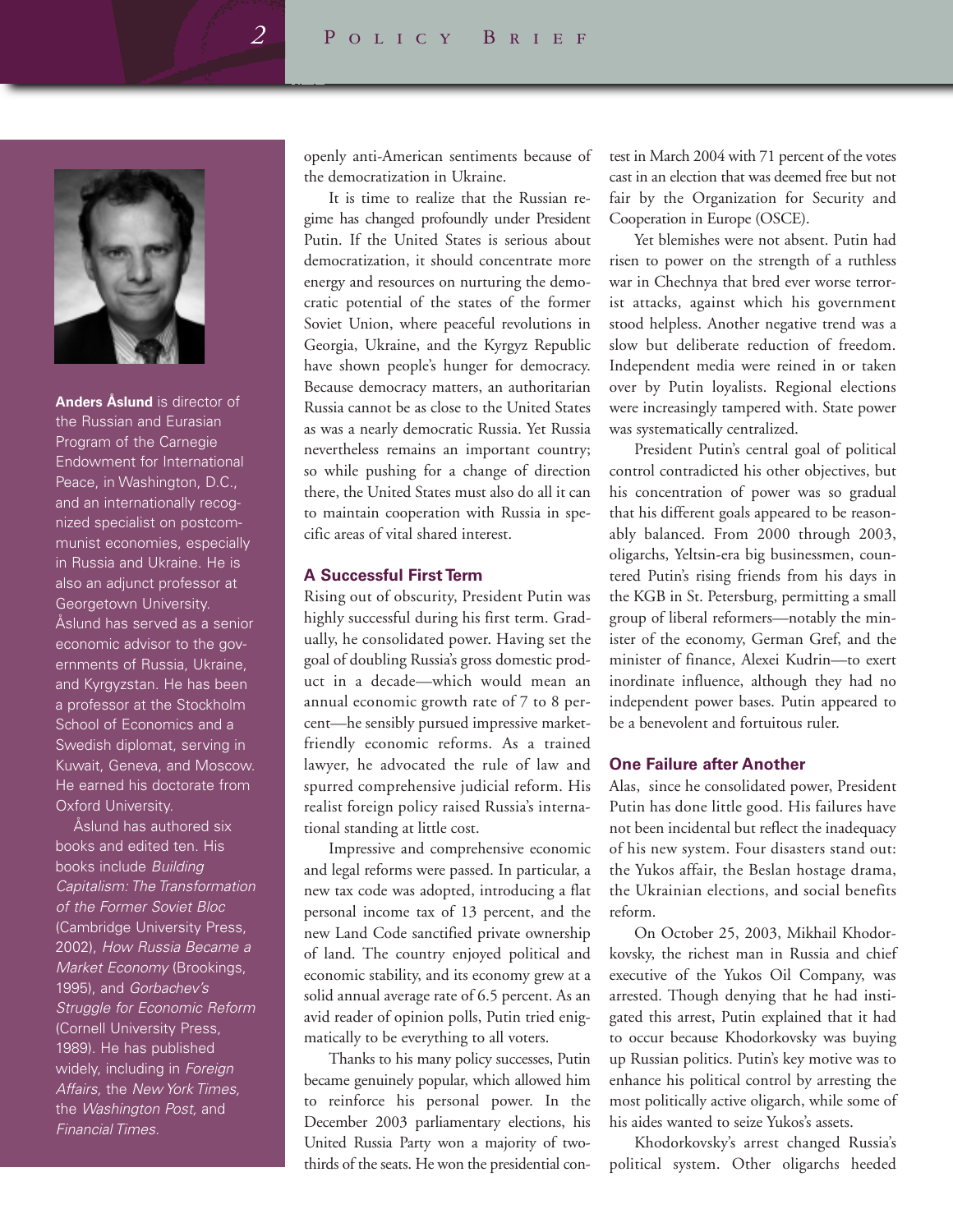Putin's warning and withdrew from politics. Hence, the balance between oligarchs and KGB officers ceased. Putin can no longer claim to represent the population at large, because his power base has shrunk to a small group of KGB officers from St. Petersburg. In the Yukos case, Russia's legal authorities have persistently violated every rule in the book, jeopardizing Putin's ambitious judicial reform. Yukos appears to have utilized tax loopholes aggressively, but possibly in line with the law. Even so, biased tax authorities and courts have imposed an incredible total of \$28 billion in additional taxes and penalties on the company, forcing it into bankruptcy. As a result, the once-promising tax reform has become a joke. Contrary to repeated public promises, Putin has allowed Yukos to be confiscated through arbitrary taxation and kangaroo courts. With characteristic stubbornness, he has made no concessions whatsoever.

The next big scandal was the hostage drama in Beslan. On September 1, 2004, a group of terrorists seized a school in Beslan in Russian Northern Ossetia. Russia's finest special forces were sent there within hours, but they were given neither battle plans nor operative command, and neither ammunition nor body armor. At no time was the school cordoned off. The chairman of the Federal Security Service (FSB), Nikolai Patrushev, and the minister of the interior, Rashid Nurgaliev, both KGB officers close to Putin, arrived in Beslan soon after the siege started. But they just hid, undertaking no public action. The regional governors of North Ossetia and neighboring Ingushetia, both recent Putin appointees (though formally elected), even refused to go to Beslan. The federal government simply ignored the crisis except to minimize news coverage. On the third day, the brave local Ossetians took out their Kalashnikovs from their closets and stormed the school themselves, shooting several useless special troops in the process. No fewer than 330 hostages were killed.

Russians are used to excessive brutality by law enforcement officers. Notably, in the musical theater hostage drama in Moscow in the fall of 2002, 129 hostages were killed with poisonous gas by Russian special troops. But in Beslan, the Russian state deserted. The government possessed no relevant intelligence. Police officers accepted bribes to let the terrorists through. Law enforcement did nothing. And Putin refused to accept any criticism for the catastrophe. Instead of sacking any of the culprits, he fired the editor in chief of the private newspaper *Izvestiya,* who had committed the crime of accurate reporting.

The third recent policy mistake was Russia's conspicuous involvement in the Ukrainian presidential election. Characteristically, this question was deemed so important that it was centralized in the Kremlin and handled by nobody but the president and his chief of staff. At the end of July 2004, these two men decided to support Prime Minister Viktor Yanukovich's campaign, accepting the choice of President Leonid Kuchma and his chief of staff. According to the campaign of the democratic candidate, Viktor Yushchenko, Putin promised Russian enterprise financing of no less than \$300 million for the Yanukovich campaign. Russian television, which is widely viewed in Ukraine, praised Yanukovich and slandered Yushchenko. Dozens of Russian political advisors, paid by the Kremlin, descended on Ukraine, promoting Yanukovich. In the last month before the election, Putin himself went twice to Ukraine to campaign for Yanukovich. Putin's choice made him appear poorly informed, antidemocratic, anti-Western, and ineffective. In one stroke, he managed to unite the United States and the European Union against him, leaving much of his foreign policy in tatters. Whereas Putin's regime thus has proven its bad intentions in Ukraine, its policy is too inadequate to qualify as a threat of neo-imperialism.

The fourth big policy failure has been the recent reform of social benefits. Russia has myriad old social benefits, primarily for the privileged, many of which have never been paid out. This system needed to be sorted out, to target those in true need, but the execution of the reform was remarkably inept.

#### **Russia's Oil Curse**

Reforms Appear Superfluous: Because of Russia's huge oil revenues, which particularly enrich the corrupt top of the state administration, top officials perceive little need to pursue market reforms that enhance economic efficiency.

DANGER OF RENEWED STATE Energy Monopoly: State energy monopolies have been the bane of the OPEC states, because they have blocked dissipation of oil wealth to the rest of the economy.

#### OIL RENTS CORRUPT THE

ELITE: Oil wealth is as large as it is concentrated, and a small elite can easily seize that wealth for themselves.

DUTCH DISEASE: High real exchange rate makes other production less profitable.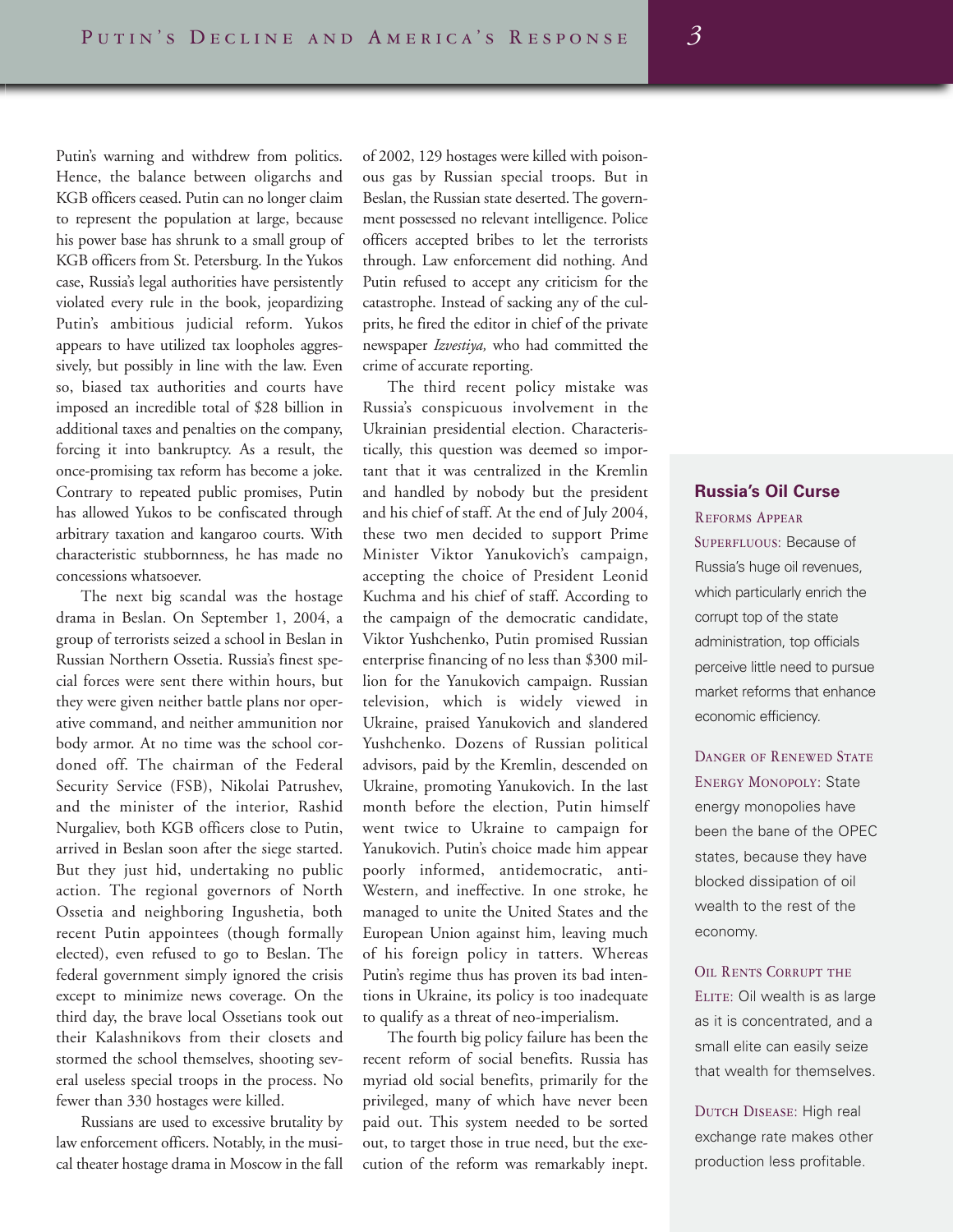#### **Importance of Russia's G8 Chairmanship**

Enhanced International SCRUTINY: Any Russian action will be more exposed to international examination during its one year of chairmanship of the G8.

Russia's Demise of Democracy Will Be CRITICIZED: Considering that Russia has just ceased to be half-free and the G8 is supposed to be a community of democracies, this examination will steer international criticism to Russia's lack of democracy.

Energy Policy Also Exposed: Putin has stated that Russia will focus on energy security as the G8 chairman, but Russia's energy policy has prompted a stagnation of previously buoyant oil production and will thus attract more strictures.

Putin Will Be Disciplined: All this exposure will entice Putin to play along with Western sentiments and values more than he would otherwise desire to do.

The reform was presented as the monetization of in-kind benefits, when in fact many were simply abolished. Full compensation was promised for the actual in-kind benefits, but initially only about one-third of them were compensated for. Proper calculations were not done, and the federal and regional governments did not agree on who should pay for what. Although the benefit reform affected about 40 million people, it was not explained. To add insult to injury, the 35,000 highest officials, including the president, had their salaries quintupled at the same time, and none of their substantial in-kind benefits was taken away.

The social benefit reform seemed directed against the poor, and it was undertaken in the midst of Russia's oil boom, as the budget surplus attained 5 percent of gross domestic product. To great surprise, widespread spontaneous popular protests erupted against this reform, and for the first time Putin himself was the center of public scorn. To cool down the protests, the government was forced to reverse most of its actions and raise pensions substantially.

#### **The Nature of Putin's New Regime**

The four policy blunders described here were not accidental but systemic. They reveal how Russia's new system of governance really works. President Putin has changed not only policies but also Russia's political regime, and its dysfunction may cause his fall.

First, Putin has unwisely concentrated far more power in his own hands than he can manage. Most strikingly, he appointed as prime minister Mikhail Fradkov, a man famous for never making any decisions. As a consequence, the government has become petrified. Rather than creating a strong vertical chain of command, Putin has paralyzed his own government by trying to micromanage everything himself. In effect, he has transformed himself from a strategic policy maker into a firefighter unsuccessfully attempting to put out bushfires.

By strangling independent information, the president is allowing himself to be

increasingly misinformed by his own bureaucracy. Being a true secret policeman, Putin is preoccupied with secrecy and conspiracy theories, and he seems to rely more on intelligence from his old circle of KGB men from St. Petersburg than on real information. When a French journalist asked aggressively about the arrest of Khodorkovsky, Putin suggested that he knew the journalist had been paid by Khodorkovsky: "We know where [the oligarchs'] money is being spent, on which lawyers, on which PR campaigns, and on which politicians, and on the posing of these questions."

Checks and balances have been minimized. By depriving the parliament, the council of ministers, and the regional governors of most of their power, Putin has emptied these formal institutions of any real content. Instead, he is busy setting up informal advisory institutions, such as the State Council and the Public Chamber, which are of little or no consequence. Therefore, no institution can lend legitimacy to Putin if he starts faltering. His only source of legitimacy is his personal popularity, which is falling fast. According to the Russian Public Opinion Foundation, 68 percent would have voted for Putin in presidential elections in May 2004. One year later, this number had fallen to 42 percent, a drop of more than one-third. One more blow and his popularity could be in free fall.

As the regime has changed, so have its interests. Putin's KGB friends dominate the state administration and the big state-owned enterprises, which should be the focus of reform. But reforms cannot occur against the ruling interests. Even during Putin's first term, the share of public expenditures devoted to state administration, law enforcement, and the military steadily increased at the expense of social expenditures.

The strength of the Putin regime lies in its skilled manipulation of the elite, the media, and civil society. But if its propaganda deviates too much from reality, it will eventually lose its credibility and thus authority. That threshold may already have been crossed. Putin's regime is too rigid and cen-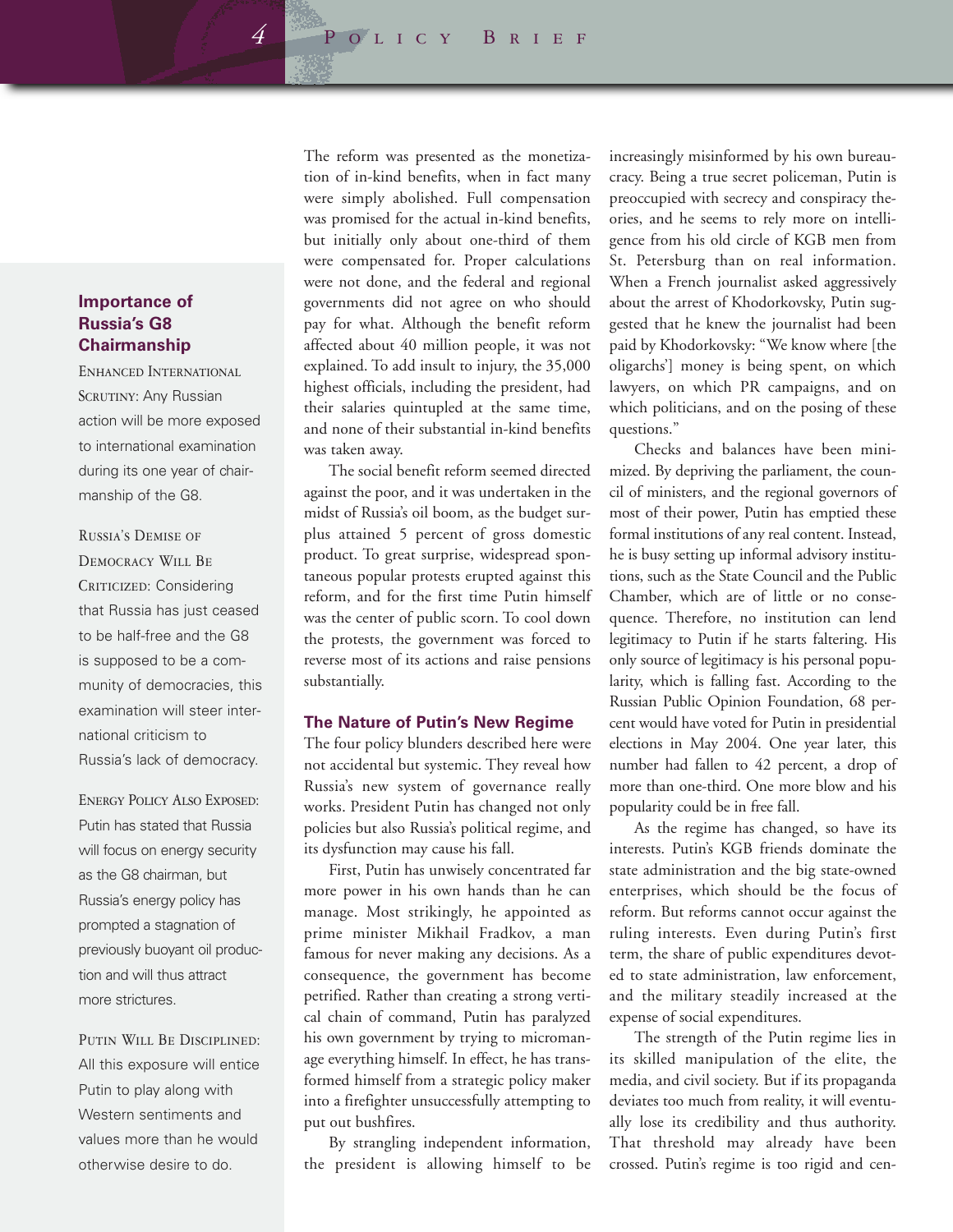tralized to handle crises, which always occur. Therefore, it can hardly be very stable. Analysts and policy makers concerned with Russia should turn their attention to how this regime may crumble.

Paradoxically, Russia's economy is doing very well, with a growth rate of 7 percent in 2004, and the standard of living is rising even faster. This growth is being driven not only by high oil prices but also by the extensive market reforms of Putin's first term. Admittedly, no new reforms are in the offing, but the petrification of decision making also safeguards most of the reforms already adopted, even if the Yukos affair has undermined much of the tax and judicial reforms. However, neighboring Ukraine has just gone through a popular revolution, although its economy grew by 12 percent in 2004, and real wages increased twice as fast, showing that a rising standard of living is no guarantee of stability.

#### **How Can This Regime End?**

Until recently, Moscow debated whether the popular Putin would really leave when his second term ends in March 2008 or whether he would change the Constitution or transfer more power to the prime minister and assume that office. But Russia's political system has become so dysfunctional that Putin will be lucky if he can stay in power that long. The positive status quo ante can hardly be restored. Putin has obtained what he wanted, and so far he has proven too stubborn to learn from his mistakes. Nor will Russian politics allow him to reinvent the unpopular oligarchs as a major political force that he can campaign against. Yet no political threat is apparent, and the question is where one might come from.

At present, Russia is afloat with oil revenues, securing a huge current account surplus and massive international reserves. At an oil price exceeding \$27 per barrel, 90 percent of the revenues goes to the state treasury. As long as oil prices stay high, the regime can throw money at multiple problems. However, these oil rents also breed corruption and have contributed to bringing reforms to a halt.

Putin has little to fear from the oligarchs. They are wealthier than ever but also vulnerable. They hope they can continue making fortunes as long as they keep a low political profile and pay the authorities on request.

The liberal opposition is too demoralized and disorganized to recover on its own. The Putin regime is as good at political management as it is poor at policy making. It shepherds the intelligentsia, the middle class, nongovernmental organizations, and the media with sophisticated political control. The elite and official organizations have been co-opted, intimidated, or manipulated. Many media outlets function as safety valves for the disaffected, and the FSB surveys everything. Therefore, any premeditated, planned opposition movement is unlikely to succeed.

Pessimistic Russian observers and Putin's best Western friend, German Chancellor Gerhard Schröder, warn of the threat to Putin from hard-line nationalists, but that is what Putin wants the world to think. All rulers in the Kremlin since Joseph Stalin have warned about hard-liners in the wings.

Instead, the challenge to President Putin is likely to come from the very top or the bottom of society, that is, from his KGB cronies or the people. Because his presidency is turning into a disaster, some KGB men may start noticing it as well. A former senior Russian official told me recently that within Putin's KGB circle, Putin is not considered the leader. After all, he was sidelined in his KGB career and never rose higher than lieutenant colonel. The powerful men surrounding Putin may conspire in a putsch against him. The parallel of the August 1991 coup against Mikhail Gorbachev comes to mind; but because it had devastating consequences for its hard-line initiators, it may be more of a deterrent than a model.

Another possibility is a popular uprising through escalating spontaneous protests. Putin's political management is reminiscent of Poland in the 1970s under the communist leader Edward Gierek, whose initially successful rule ended with spontaneous strikes in big industrial cities on the periphery, leading to the formation of the trade union Solidarity.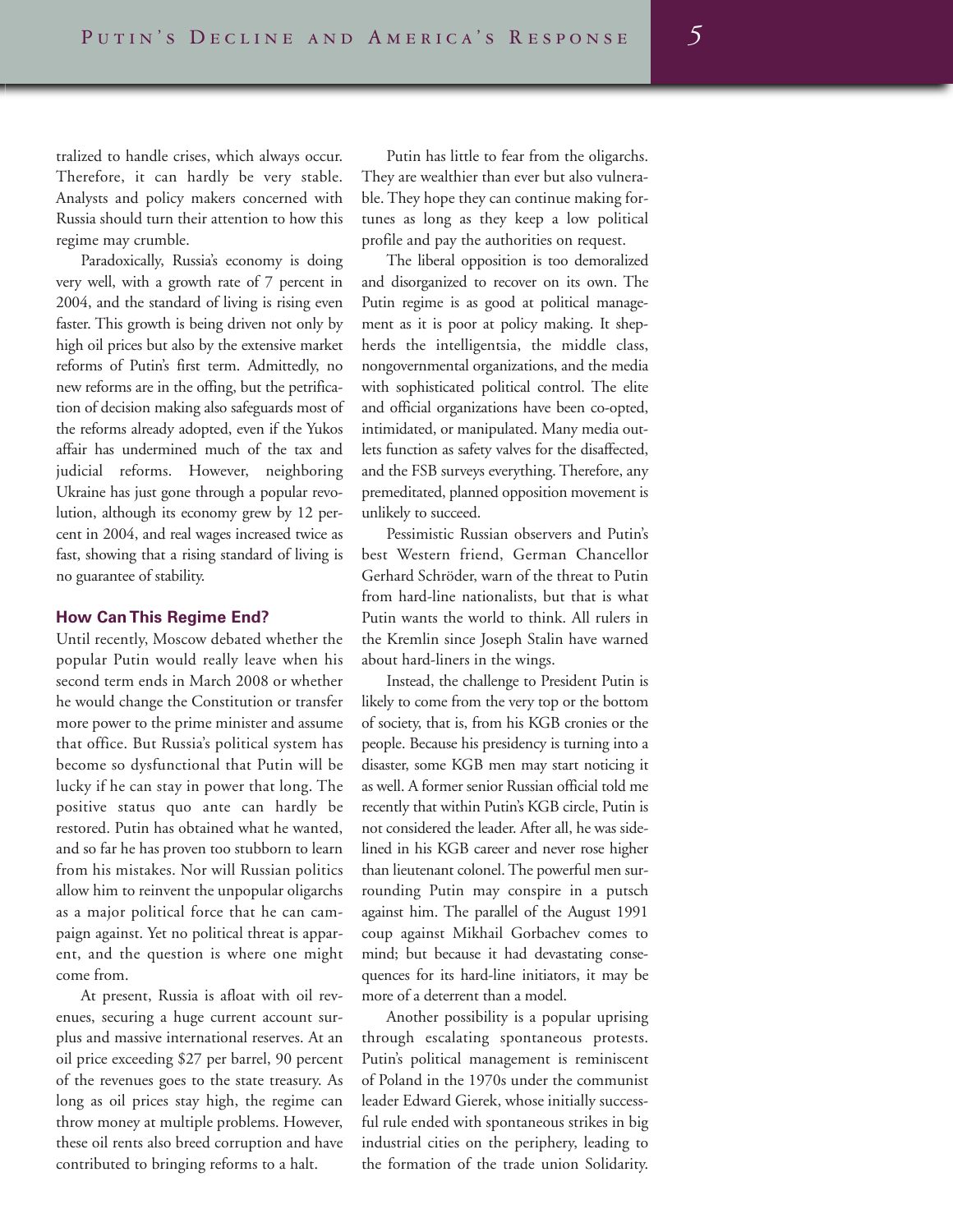*6* Policy Brief

Since the mass protests by pensioners throughout much of Russia against the botched social benefit reform last January, demonstrations have erupted in various localities against specific regional complaints, from Bashkortostan in the Urals to Ingushetia in North Caucasus. The population is evidently uncommonly irritated, and it has been inspired by the recent revolutions in Ukraine and the Kyrgyz Republic. A broad popular protest suddenly looks like a distinct possibility.

If such a credible protest erupts, other forces would dare to act. The disenchanted regional governors potentially could form the backbone of a protest movement, and many big businessmen might join them. Russia is home to many wealthy, self-made young men who want to break the corrupt links between the Kremlin and the oligarchs. Similarly, the multimillionaires' opposition against the billionaires was one of the forces behind Ukraine's Orange Revolution. In Russia, no obvious leader is apparent, but that is hardly central. The most authoritative name to surface so far is former Prime Minister Mikhail Kasyanov.

Throughout the postcommunist world, the main popular complaint is corruption, and the unanimous judgment of Russian insiders is that the Kremlin has never been as pervasively corrupt as it is today. Virtually all high offices are being sold by the Presidential Administration. The prices cited for governorships, for example, are huge multiples of \$10 million. Specific complaints that might break the regime, however, are hard to predict and bound to surprise. One of the most obvious conflicts is that the military wants to force middleclass students to serve two years in the military, while they are exempt today.

The lesson from the recent democratic revolutions in Georgia, Ukraine, and the Kyrgyz Republic is that elections are critical for regime change. But this is hardly a necessary precondition for Russia, because an election is not necessary to unleash either a coup or a protest movement. Most of the recent public protests have been unrelated to elections.

There is nothing uniquely Russian about this state of affairs. On the contrary, it is common in not-quite-mature middle-income states. Alberto Fujimori in Peru and Carlos Menem in Argentina come to mind. Like them, Putin is more likely to destroy himself politically than to find any way out of the political dead end he has created for himself. Russia's problem is one of insufficiently strong checks and balances, which could have stopped Putin from harming himself. The demise of the Putin regime would deal a great blow to the Pinochet model of authoritarian reform.

#### **Implications for the United States**

The radical deterioration in the functioning of Russia's regime has serious implications for the United States. No illusion can persist about shared democratic values between the United States and Russia. Putin's repeated policy disasters show that his regime has become less effective because of its rising authoritarianism. Key changes, such as military reform, have been shelved. This also means that Russia is less effective as a partner of the United States.

The dominant U.S. interest in Russia and the newly independent states in Eurasia should be to support democratization. As President Bush put it in Riga: "All the nations that border Russia will benefit from the spread of democratic values—and so will Russia itself. Stable, prosperous democracies are good neighbors, trading in freedom and posing no threat to anyone." This should be the guideline for U.S. policy on Russia, and U.S. assistance to Russia should concentrate on democracy promotion. The United States has spent substantial amounts on democracy building, monitoring elections, independent media, and support for civil society in other Eurasian states, but hardly any in Russia. Specific policy recommendations include:

■ Given that the recent democratic breakthroughs in Russia have been connected to elections, their monitoring should be a focus of U.S. support, and the best monitors have proven to be nongovernmental organizations. It is a serious sign of concern that the Kremlin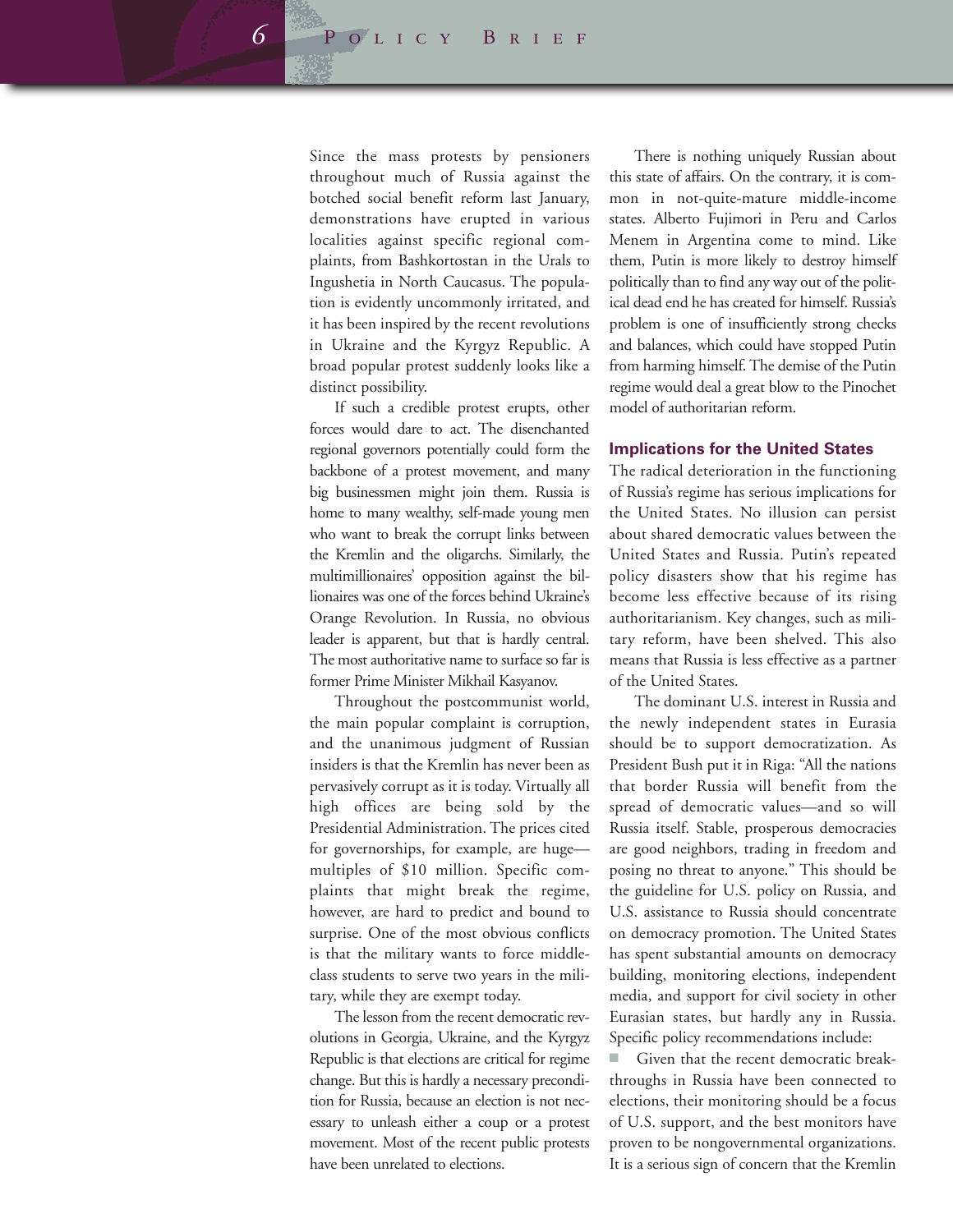does not complain about anything the United States does in this regard, which suggests that nothing of significance is being undertaken. Russia has many elections at different levels all the time, which need monitoring.

The new Russian election law does not permit independent election monitoring, which runs counter to the standards set by the OSCE, whose conventions Russia has ratified and is thus legally bound by. The OSCE is the natural forum for the United States to protest against these legislative malpractices.

The United States should also insist on effective international monitoring of elections.

The United States can assist in setting up independent exit polls for elections.

The most effective protests in the region have been those led by student activist organcrisis countries of Iran and North Korea. In this matter, fundamental Russian and American interests coincide, and Russian assistance can be vital to the United States especially vis-à-vis Iran.

Regardless of political developments in Russia, the United States has a permanent interest in promoting the country's economic integration into the world economy and thus into the international system. The United States has rightly acknowledged Russia as a market economy, which is of importance for antidumping cases. America should also facilitate Russia's accession to the World Trade Organization, which will force Russia to comply with multiple international standards and help the country to harmonize its commercial legislation with that of the West. Russia's

## The unanimous judgment of Russian insiders is that the Kremlin has never been as pervasively corrupt as it is today.

izations: Otpor in Serbia, Kmara in Georgia, Zubr in Belarus, and Pora in Ukraine. Their techniques are well known, and can and should also be disseminated in Russia.

As President Putin showed so clearly in Ukraine, he prefers incumbent authoritarian rulers to democracy. Russian policy in the states of the former Soviet Union appears to have been reduced to knee-jerk reactions against any democratic tendencies and anything the West does. The United States cannot accept this quietly. As people in the region rise against their dictators, the United States must stand firmly on the side of democracy against Putin. Even if Russia's intent is malign, there is little reason to fear Russian neo-imperialism, considering how inept Russian foreign and military policies have become.

Among the many common interests that the United States and Russia share, which must not be sacrificed, the biggest and most important is the nonproliferation of weapons of mass destruction, both globally and in the upcoming chairmanship of the Group of Eight means that the West is likely to impose higher demands on Russia's performance, and it gives Putin a good reason to comply.

Similarly, the West should encourage Russia to cooperate with the West in the energy sphere. Most big Western energy companies have invested heavily in Russia, but the room for cooperation appears to be shrinking, because Putin's KGB friends have seized control over Russia's state-owned energy companies, trying to exploit their assets without external interference. The reinforced state oil pipeline monopoly precludes the construction of private pipelines. Soon, however, the space for international cooperation may expand again. After several years of strong production growth in Russia's private oil companies, growth is plummeting due to state intervention, and production soon may start falling. Then Russia will truly be in need of international cooperation, a state of affairs that should be welcomed given the increasing global scarcity of oil.

*The Carnegie Endowment normally does not take institutional positions on public policy issues; the views presented here do not necessarily reflect the views of the Endowment, its officers, staff, or trustees.*

*© 2005 Carnegie Endowment for International Peace. All rights reserved.*